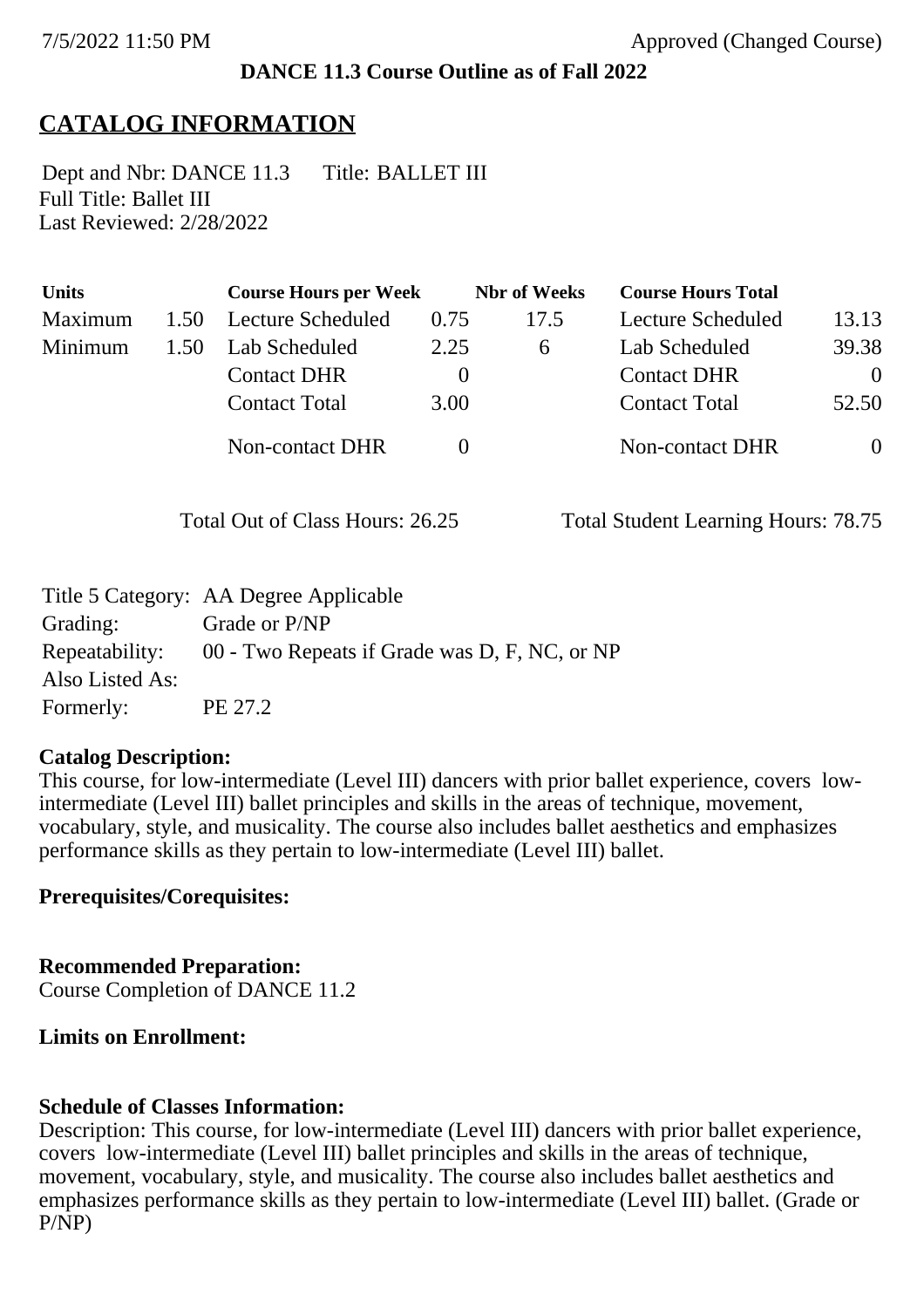# **ARTICULATION, MAJOR, and CERTIFICATION INFORMATION:**

| <b>AS Degree:</b><br><b>CSU GE:</b> | Area<br><b>Transfer Area</b>                 |            |                  | Effective:<br>Effective: | Inactive:<br>Inactive: |
|-------------------------------------|----------------------------------------------|------------|------------------|--------------------------|------------------------|
| IGETC:                              | <b>Transfer Area</b>                         |            |                  | Effective:               | Inactive:              |
|                                     | <b>CSU Transfer:</b> Transferable Effective: |            | Fall 1981        | Inactive:                |                        |
| <b>UC Transfer:</b> Transferable    |                                              | Effective: | <b>Fall 1981</b> | Inactive:                |                        |

**CID:**

**Certificate/Major Applicable:** 

[Major Applicable Course](SR_ClassCheck.aspx?CourseKey=DANCE11.3)

# **COURSE CONTENT**

### **Student Learning Outcomes:**

Upon completion of the course, students will be able to:

1. Execute and analyze low-intermediate (Level III) ballet sequences using applicable dance vocabulary.

- 2. Perform low-intermediate (Level III) ballet choreography.
- 3. Choreograph a low-intermediate (Level III) ballet combination.

## **Objectives:**

In order to achieve these learning outcomes, during the course students will:

1. Utilize ballet terminology to describe low-intermediate (Level III) ballet movement vocabulary.

2. Perform low-intermediate (Level III) ballet warm-ups, techniques, stretching, strengthening exercises, center and across the floor exercises.

3. Explain technical principles incorporated in low-intermediate (Level III) ballet dance and apply these principles to the execution of low-intermediate (Level III) ballet movement.

4. Perform low-intermediate (Level III) level enchainments (chains of steps).

5. Display performance skills in presentations of low-intermediate (Level III) ballet class choreography.

6. Identify basic rhythmic concepts incorporated in low-intermediate (Level III) ballet dance and relate them to the execution of ballet movement.

7. Count low-intermediate (Level III) ballet movement sequences.

8. Critique a ballet performance or a ballet piece applying ballet aesthetics and low-intermediate (Level III) level ballet principles.

## **Topics and Scope:**

I. Ballet terminology and corresponding ballet movement vocabulary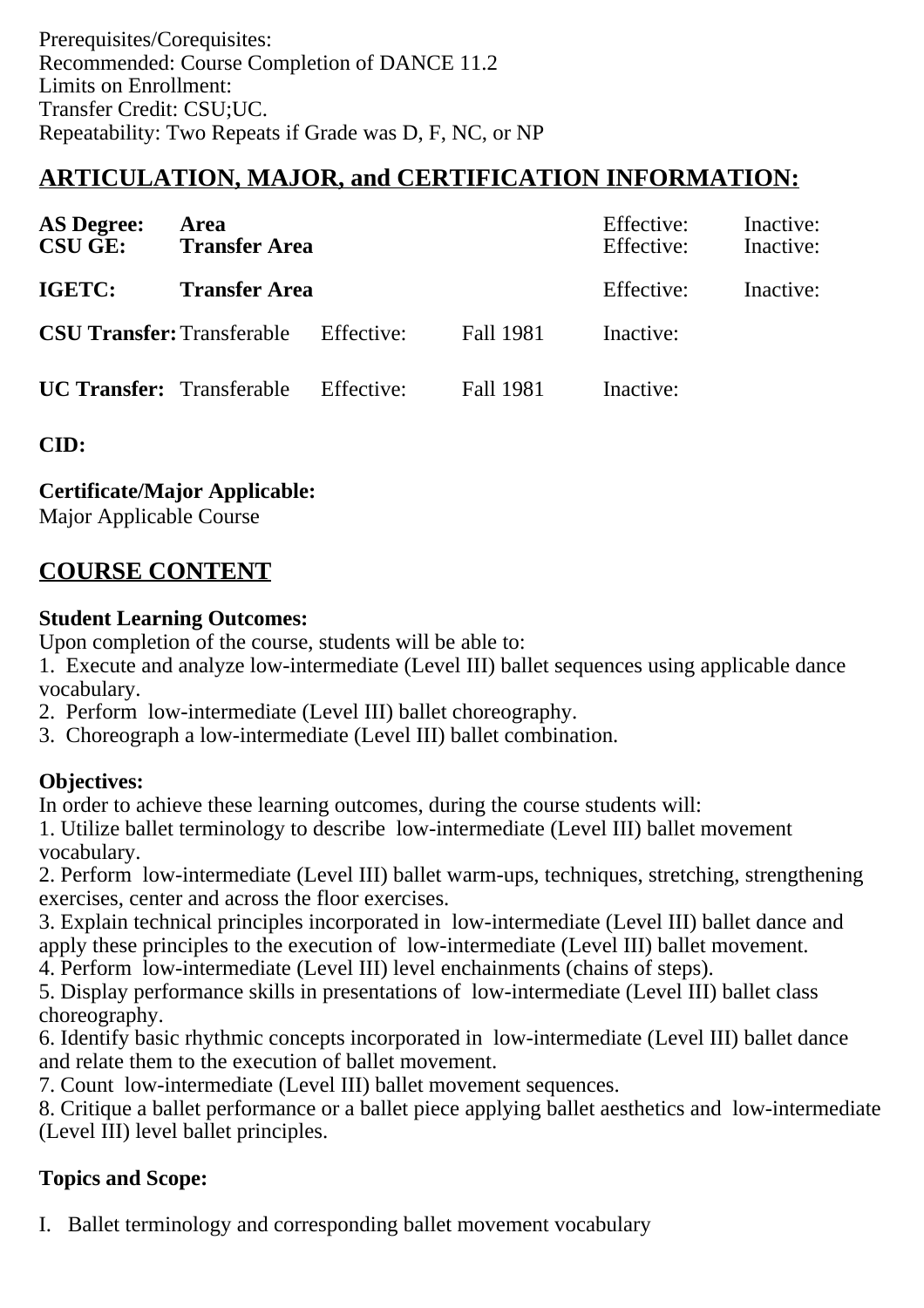- II. Level III ballet technique
	- A. Technical principles
		- 1. alignment
		- 2. turn-out
		- 3. use of plie
		- 4. releve
		- 5. extension
	- B. Directions of Movement
		- 1. devant
		- 2. derriere
		- 3. en avant
		- 4. en arriere
		- 5. en dedans
		- 6. en dehors
	- C. Eight Body positions
		- 1.croise derriere
		- 2. croise devant
		- 3. en face
		- 4. efface derriere
		- 5. efface devant
		- 6. a la seconde
		- 7. ecaret derriere
		- 8. ecarte devant
	- D. Positions and movements of the arms (port de bras)
	- E. Positions and movements of the feet and legs
	- F. Turns
	- G. Jumps
	- H. Adagio
	- I. Petit allegro
	- J. Grand allegro
	- K. Reverence
- III. Level III enchainments
- IV. Supplementary strengthening and stretching
- V. Ballet movement qualities
- VI. Performance skills
	- A. Projection
	- B. Dynamics
	- C. Style and facial expression
	- D. Musicality
	- E. Creating the illusion of effortlessness
- VII. Rhythmical principles for Level III ballet
- VIII.Counting Level III ballet movement
- IX. Level III ballet movement execution
	- A. Verbal descriptions
		- 1. Ballet terminology
		- 2. Use of imagery
		- 3. Biomechanics
	- B. Demonstration of movement
	- C. Tactile information
	- D. Kinesthetic awareness enhancing tools or methods
	- E. Corrections
	- F. Critical analysis of performed movement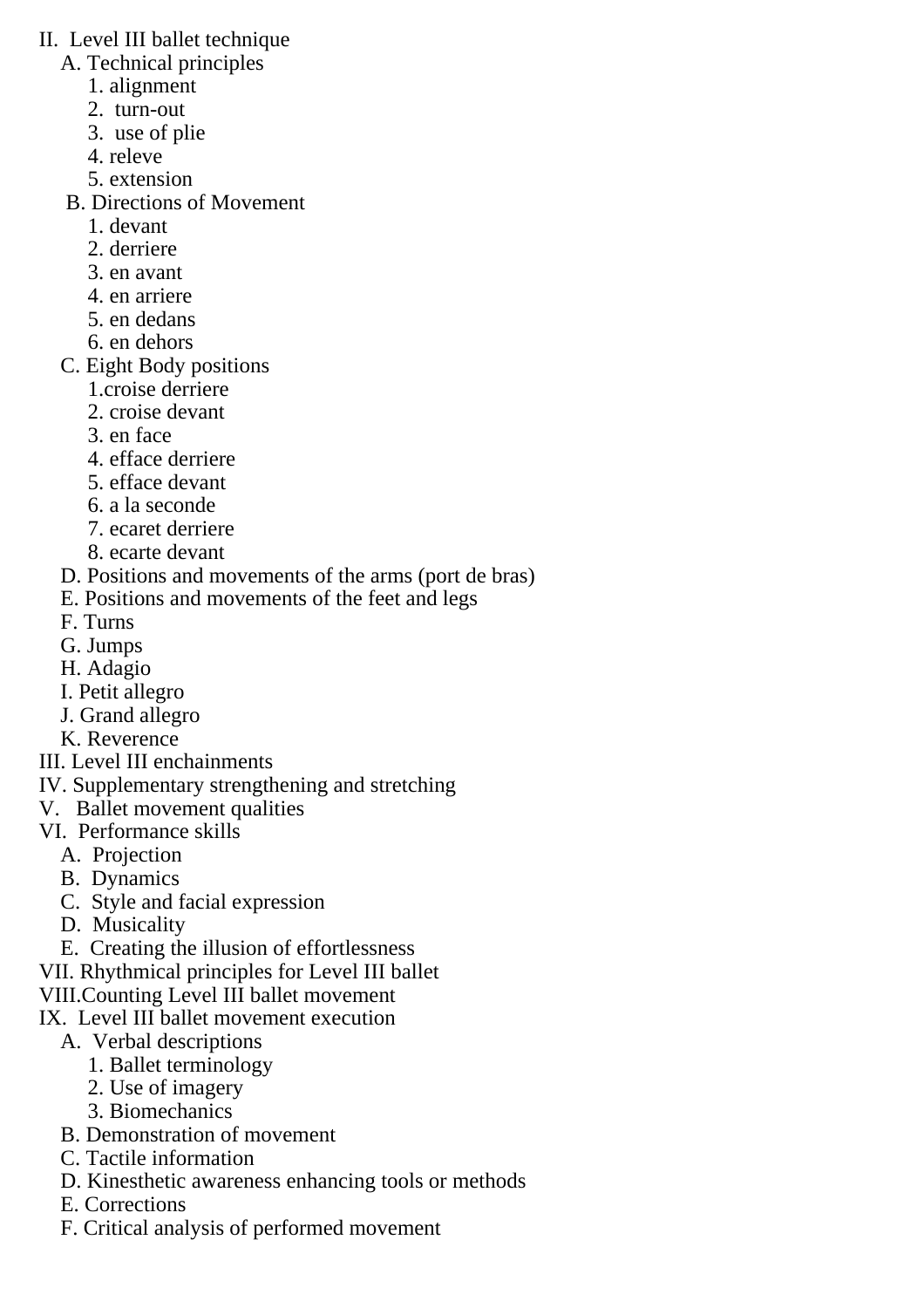X. Critiquing ballet choreography - what to look for in a ballet work(ballet aesthetics)

### **Assignment:**

Writing Assignments

- 1. Journaling: vocabulary, facings and history.
- 2. Written critique of a dance piece or performance. (2 3 pages)
- 3. Reading of handouts and/or selected readings and respond. (5-10 pages per week)

Skill Demonstration

1. Ballet technique class activities assessed in terms of overall improvement (class performances).

2. 1 to 3 performance demonstrations (performance of enchainments).

Exams

- 1. Midterm and final vocabulary exam.
- 2. Midterm and final history exam.

Attendance and Participation

1. Perform exercises to strengthen and/or stretch muscle groups required to execute ballet movements.

- 2. Learn sequences of ballet barre exercises.
- 3. Partner activities focusing on ballet techniques
- 4. Weekly practice of ballet skills and/or choreography covered in class sessions (ungraded).
- 5. Ballet video viewing and analysis.

### **Methods of Evaluation/Basis of Grade:**

**Writing:** Assessment tools that demonstrate writing skills and/or require students to select, organize and explain ideas in writing.

Critique, Note Taking

**Problem Solving:** Assessment tools, other than exams, that demonstrate competence in computational or noncomputational problem solving skills.

**Skill Demonstrations:** All skill-based and physical demonstrations used for assessment purposes including skill performance exams.

Class performances, performance exams

**Exams:** All forms of formal testing, other than skill performance exams.

Quizzes or exams Exams

| Writing<br>$5 - 11\%$ |
|-----------------------|
|                       |

None Problem solving and the Problem solving problem solving and the Problem solving problem solving  $0 - 0\%$  $0 - 0\%$ 

| <b>Skill Demonstrations</b> |  |  |
|-----------------------------|--|--|
| $40 - 60\%$                 |  |  |

| Exams      |  |
|------------|--|
| $5 - 11\%$ |  |
|            |  |